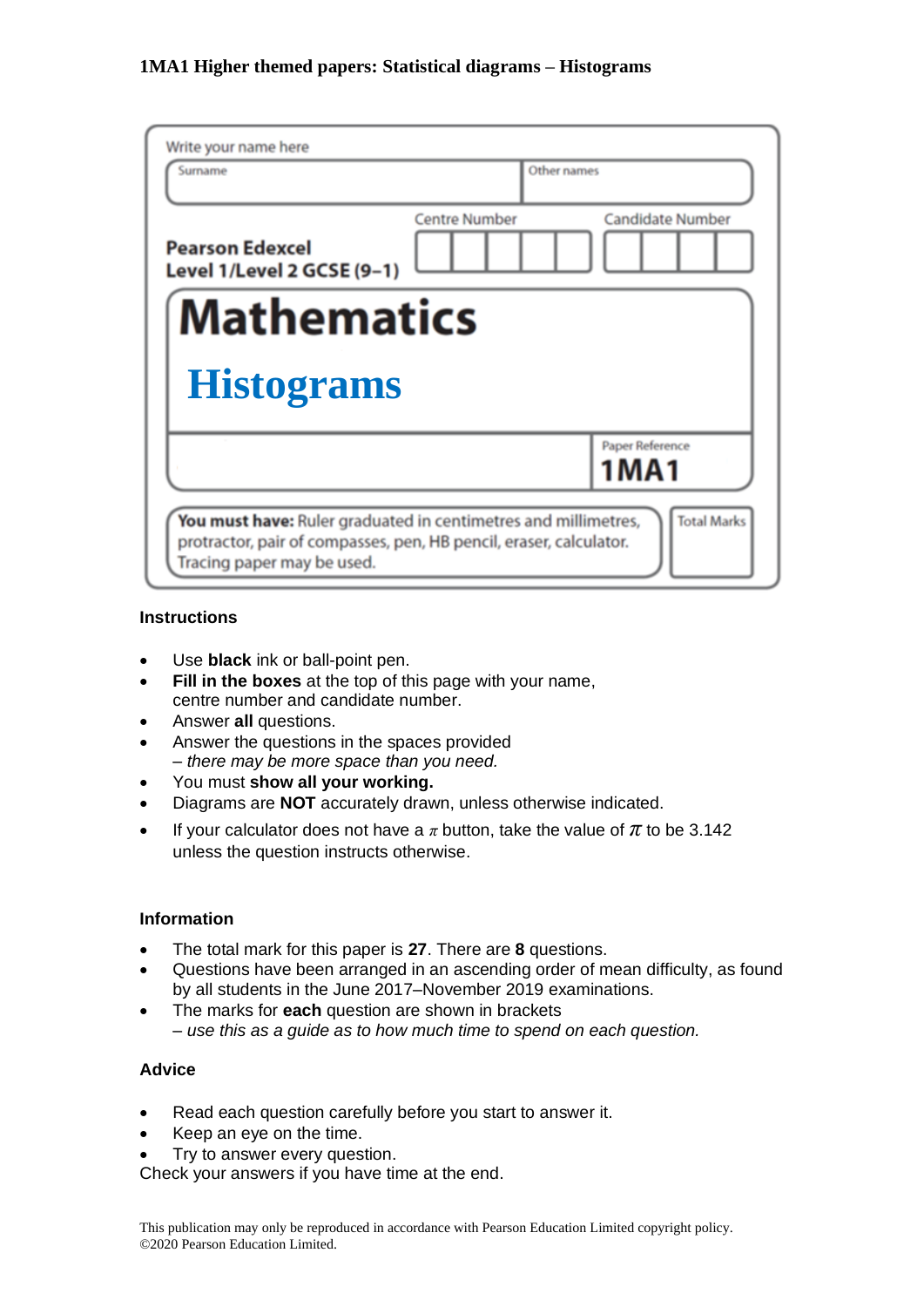**1** The histogram shows information about the times taken by some students to finish a puzzle. **17** The histogram shows information about the times taken by some students to finish <sup>a</sup> puzzle.



(*a*) Complete the frequency table for this information. (a) Complete the frequency table for this information.

| Time taken ( <i>t</i> minutes) | <b>Frequency</b> |
|--------------------------------|------------------|
| $0 < t \leqslant 5$            |                  |
| $5 < t \leq 15$                |                  |
| $15 < t \leqslant 25$          |                  |
| $25 < t \leq 30$               |                  |
| $30 < t \le 50$                |                  |

(**2**)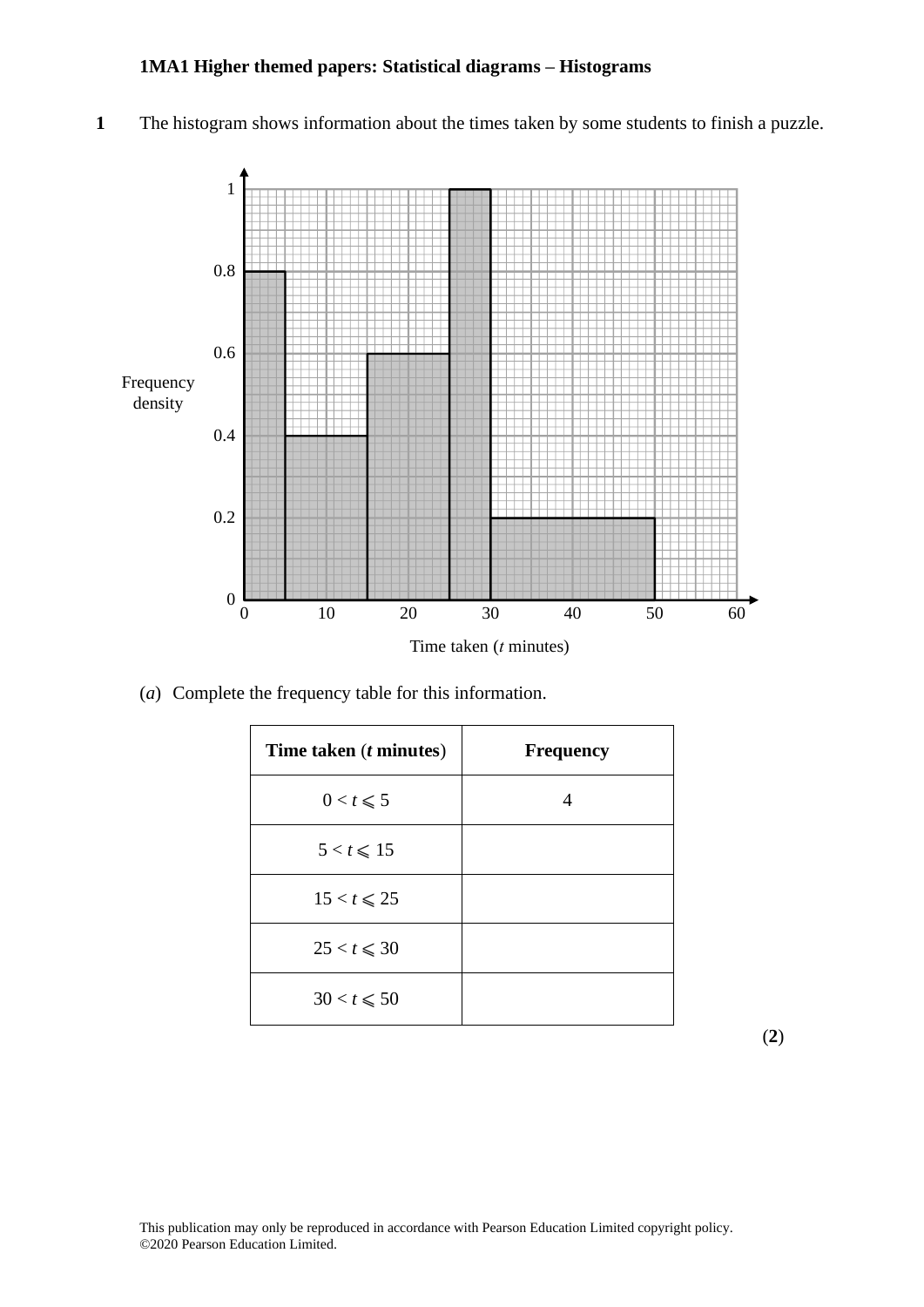(*b*) Find an estimate for the lower quartile of the times taken to finish the puzzle.

**\_\_\_\_\_\_\_\_\_\_\_\_\_\_\_\_\_\_\_\_\_\_\_\_\_\_\_\_\_\_\_\_\_\_\_\_\_\_\_\_\_\_\_\_\_\_\_\_\_\_\_\_\_\_\_\_\_\_\_\_\_\_\_\_\_\_\_\_\_**

................................. minutes (**2**) (**Total for Question 1 is 4 marks**)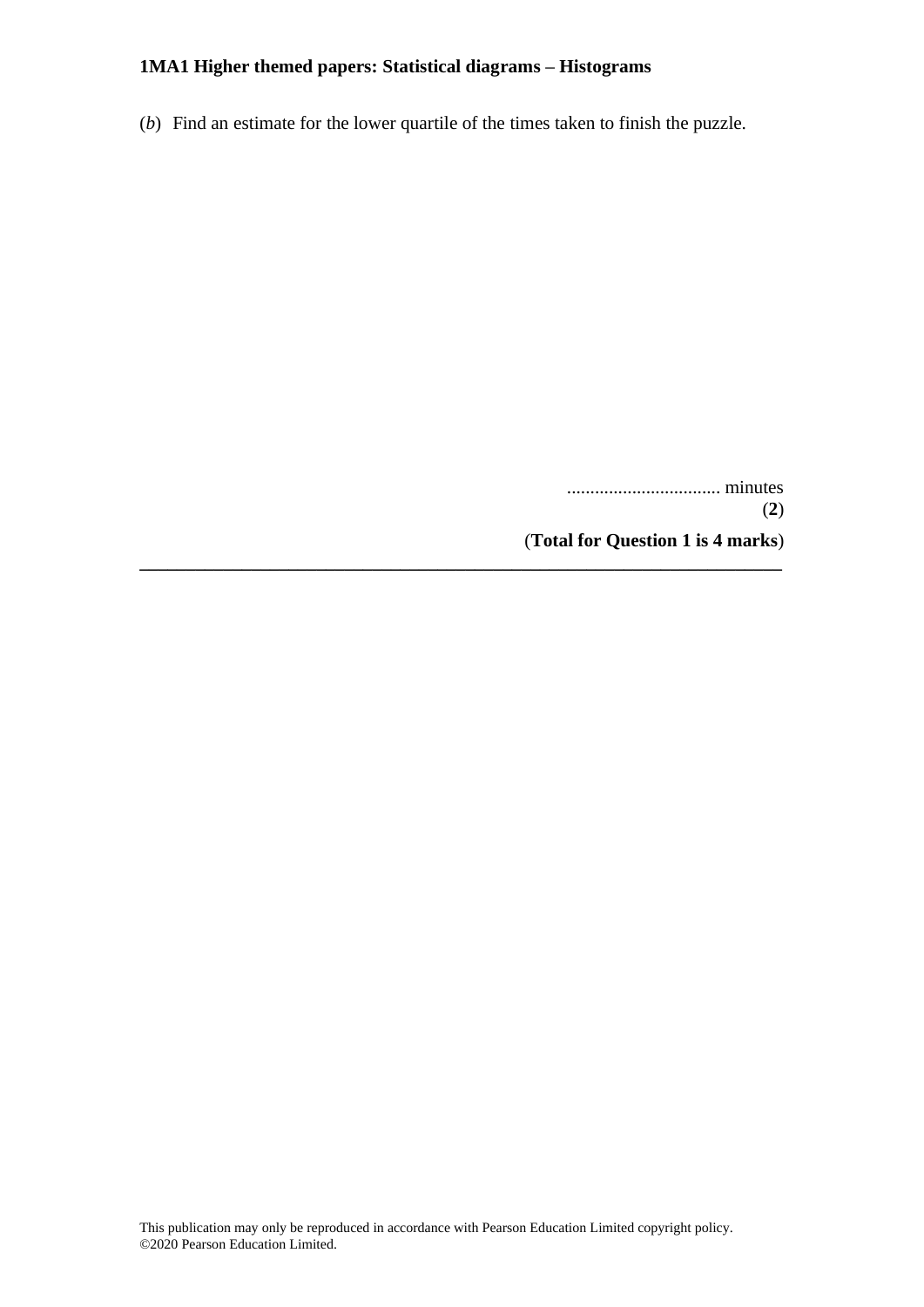2 The histogram shows some information about the ages of the 134 members of a sports club.



20% of the members of the sports club who are over 50 years of age are female. 20% of the members of the sports club who are over 50 years of age are female. Work out an estimate for the number of female members who are over 50 years of age. Work out an estimate for the number of female members who are over 50 years of age.

...................................................... ......................................................

**(Total for Question 2 is 3 marks) (Total for Question 13 is 3 marks)\_\_\_\_\_\_\_\_\_\_\_\_\_\_\_\_\_\_\_\_\_\_\_\_\_\_\_\_\_\_\_\_\_\_\_\_\_\_\_\_\_\_\_\_\_\_\_\_\_\_\_\_\_\_\_\_\_\_\_\_\_\_\_\_\_\_\_\_\_**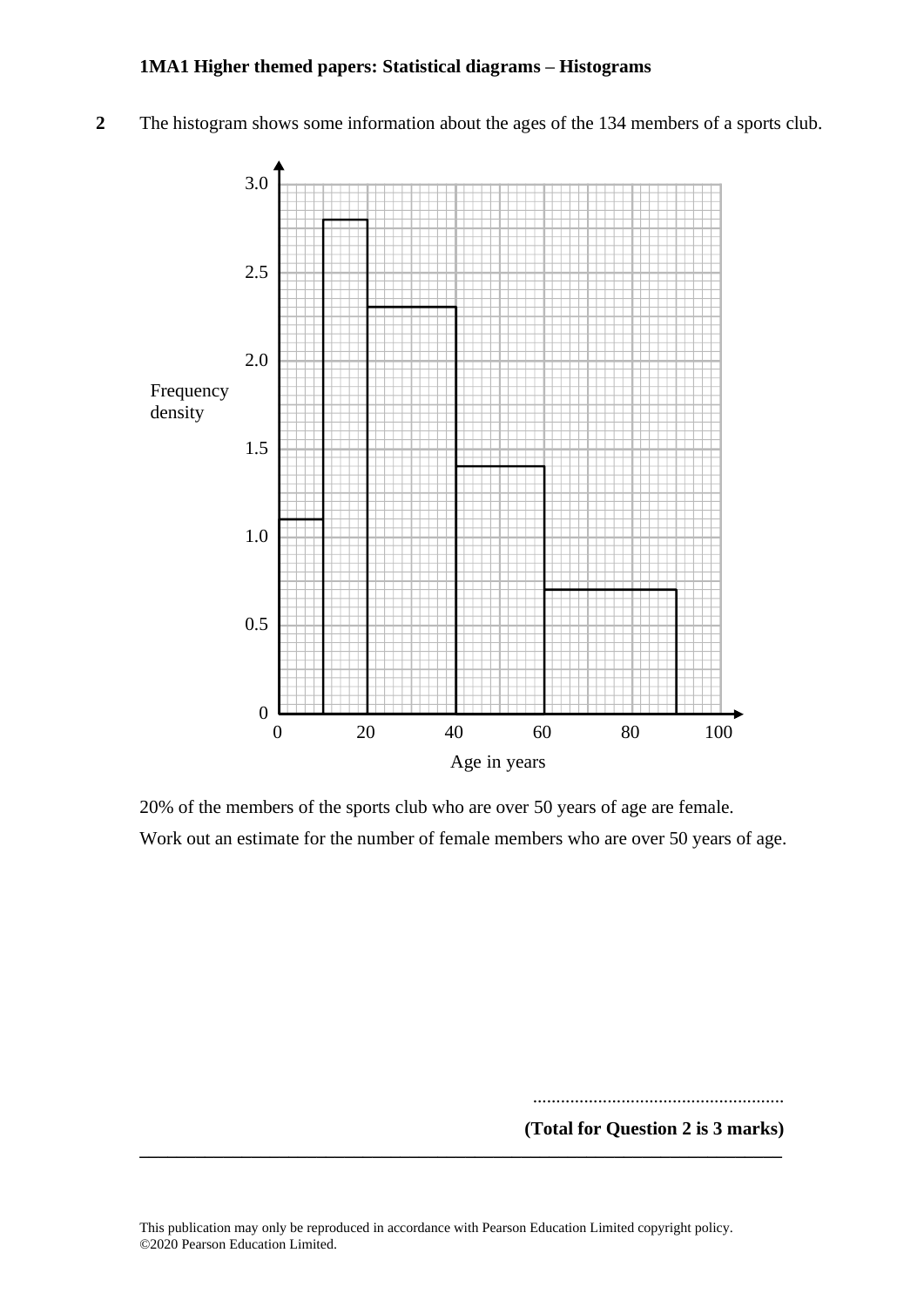**3** The histogram gives information about the distribution of the weights of some onions grown by a farmer.



Onions less than 60 grams in weight are used for pickling. Onions greater than 120 grams in weight are sold at the market. The rest of the onions are sent to a food processing factory.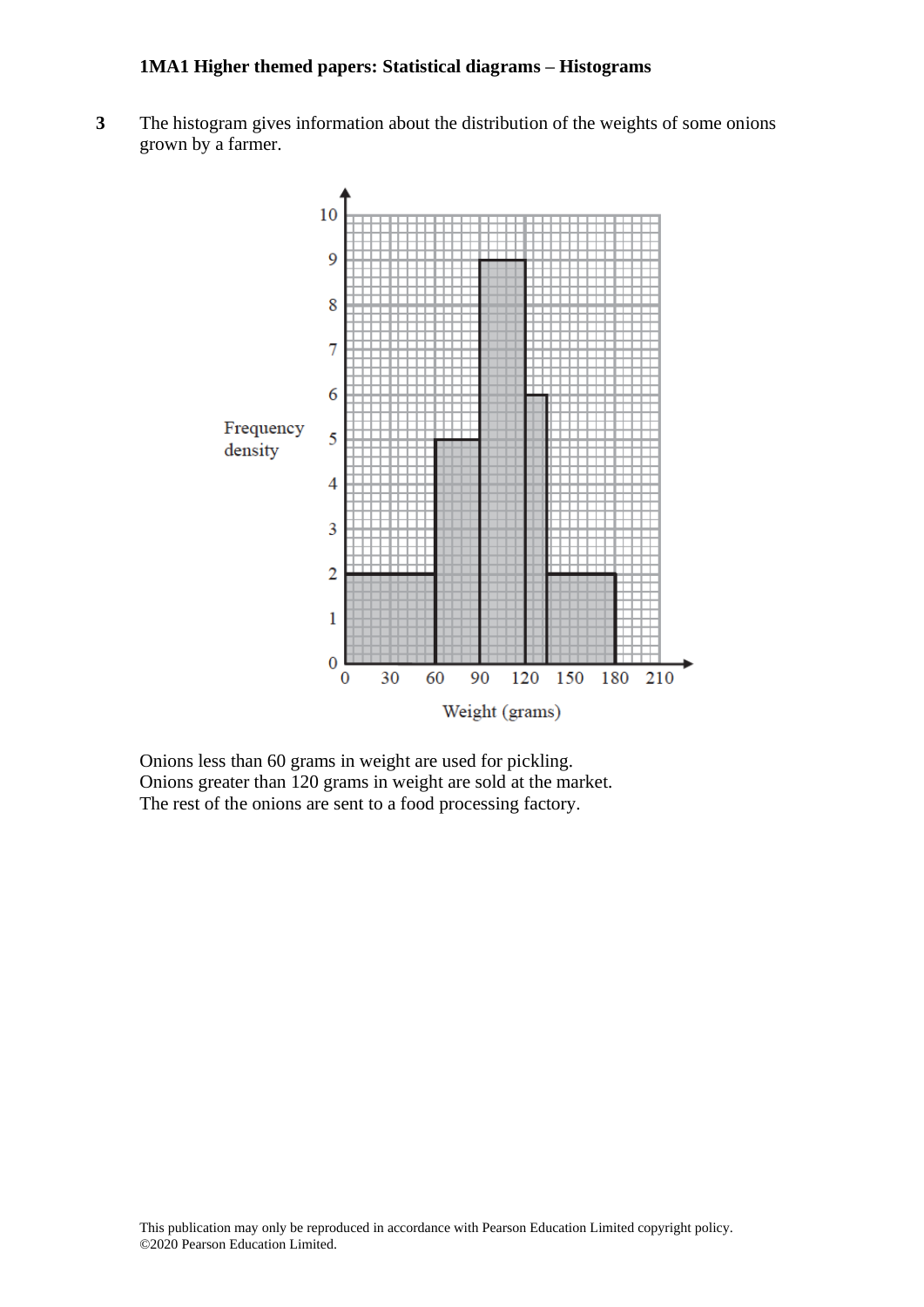A pie chart is drawn using the information opposite to show what the farmer does with the onions he grows.



The angle of the sector for the onions sent to the food processing factory is *x*°. Work out the value of *x*.

*x* = .......................................................

**(Total for Question 3 is 4 marks)**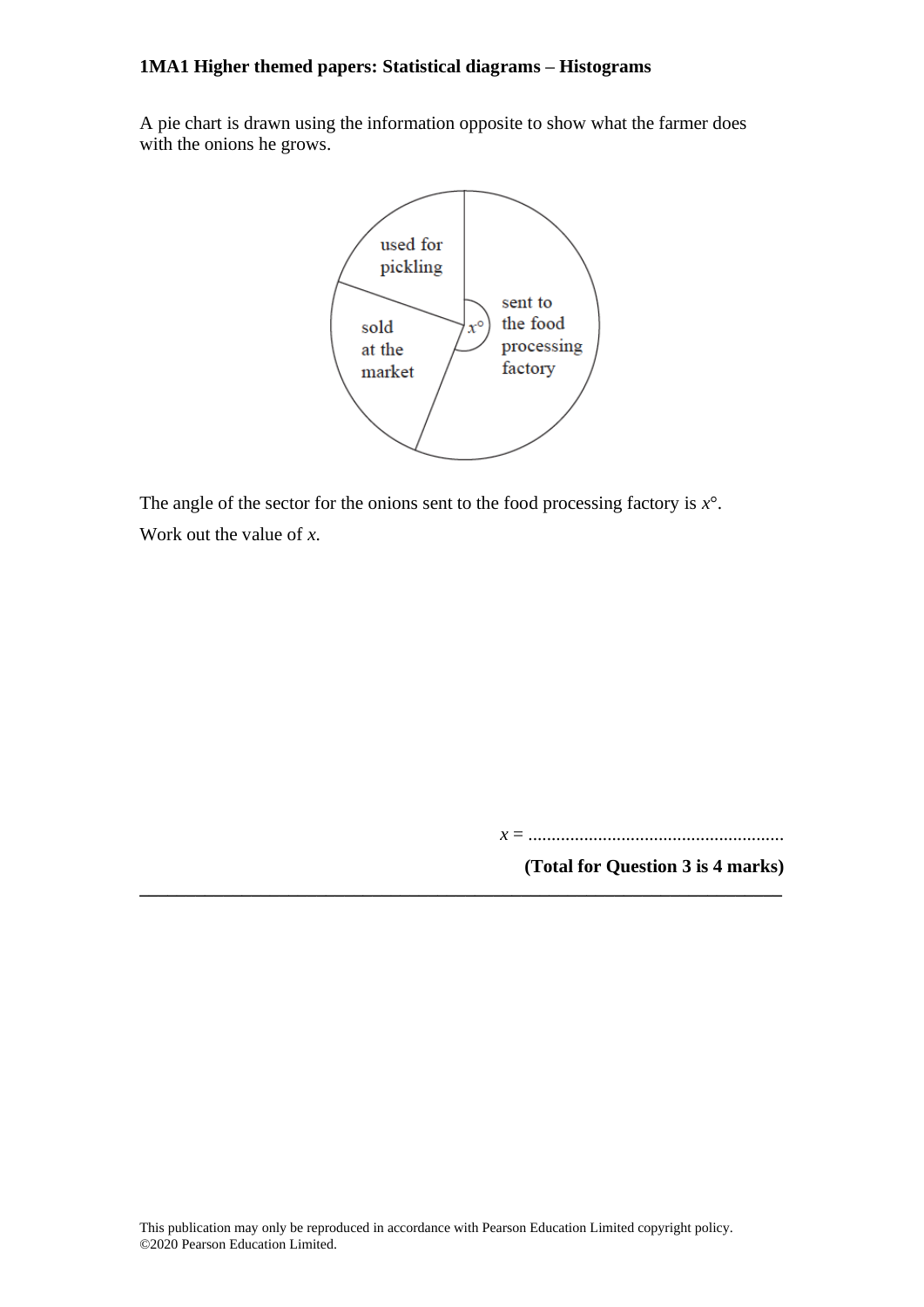4 The table shows information about the distances 570 students travelled to a university open day.

| Distance ( <i>d</i> miles) | <b>Frequency</b> |
|----------------------------|------------------|
| $0 < d \leqslant 20$       | 120              |
| $20 < d \le 50$            | 90               |
| $50 < d \leqslant 80$      | 120              |
| $80 < d \le 150$           | 140              |
| $150 < d \le 200$          | 100              |

(*a*) Draw a histogram for the information in the table. (a) Draw <sup>a</sup> histogram for the information in the table.



**(3)**

(*b*) Estimate the median distance. (b) Estimate the median distance.

....................................................... miles ....................................................... miles **(2) (2) (Total for Question 4 is 5 marks)**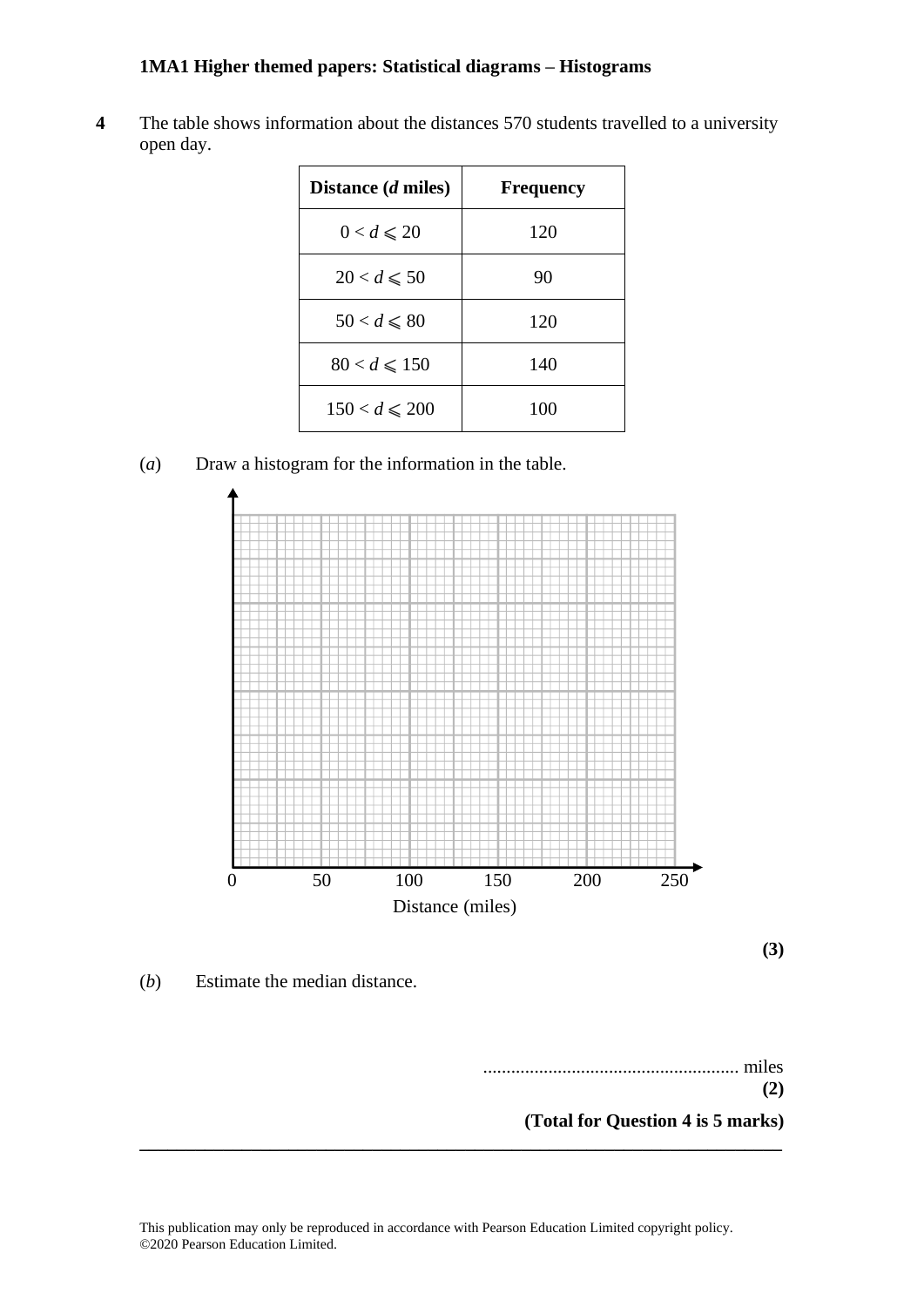

**5** The histogram shows information about the ages of the members of a football supporters club.



There are 20 members aged between 25 and 30

One member of the club is chosen at random.

What is the probability that this member is more than 30 years old?

..................................................................................

**(Total for Question 5 is 3 marks)**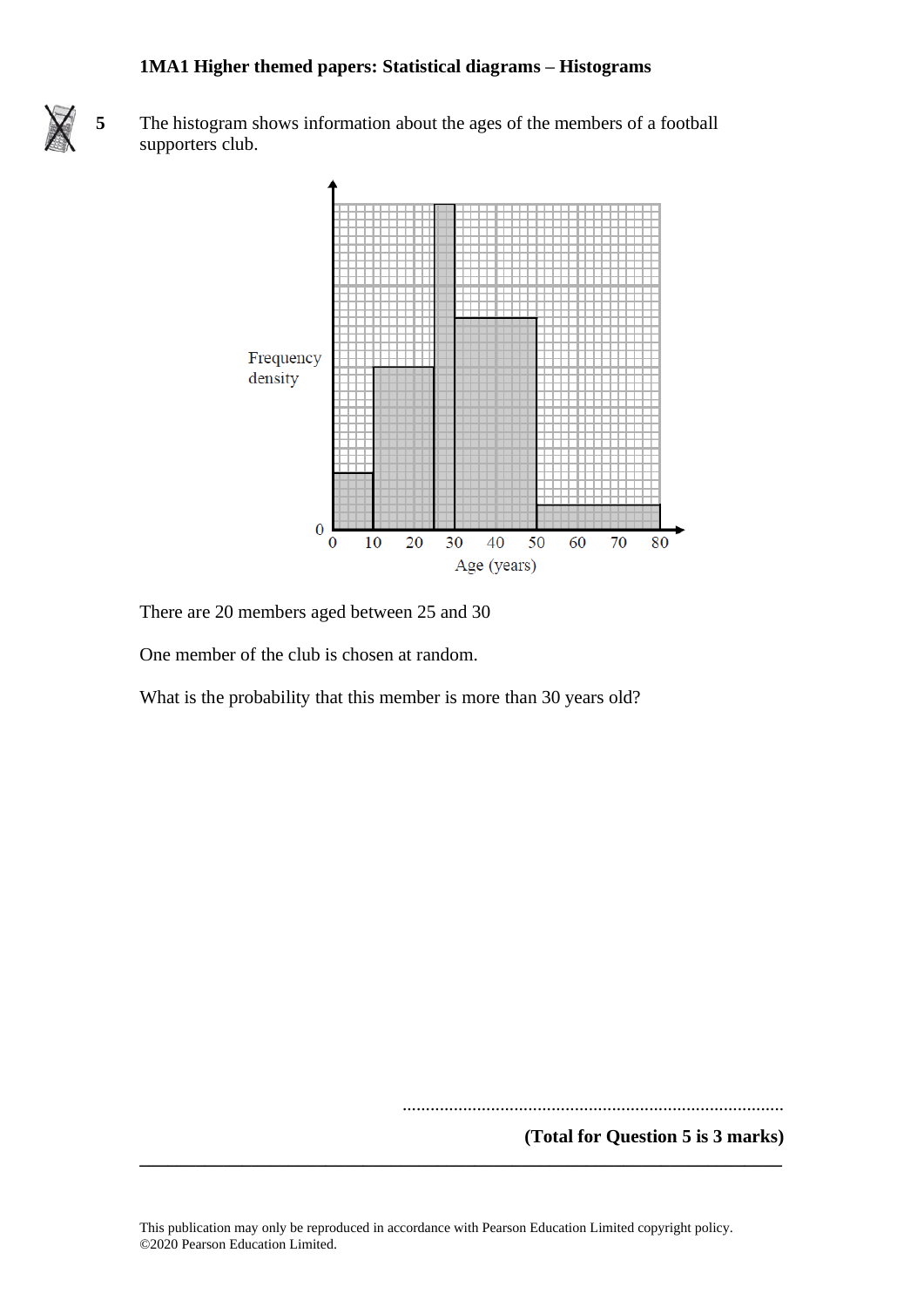

**6** The histogram gives information about the weights of some fish.

The number of fish with a weight between 400 g and 450 g is 7 more than the number of fish with a weight between 250 g and 300 g.

(a) Calculate the total number of fish represented by the histogram.

.......................................................

**(3)**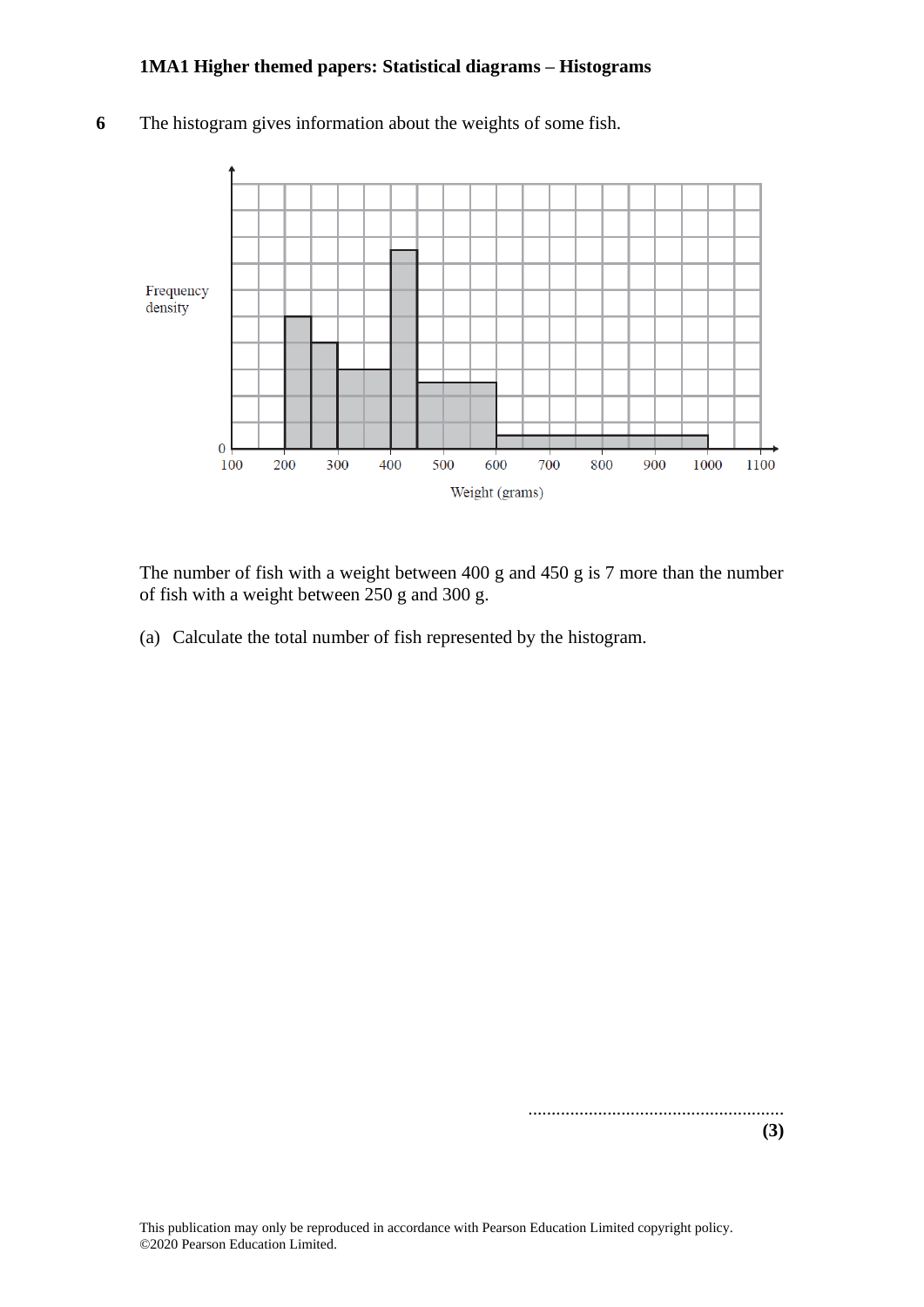(b) (i) Use the histogram to find an estimate for the median weight.

....................................................... g (ii) Give a reason why your answer to part  $(b)(i)$  is only an estimate. .......................................................................................................................................... .......................................................................................................................................... **(3) (Total for Question 6 is 6 marks) \_\_\_\_\_\_\_\_\_\_\_\_\_\_\_\_\_\_\_\_\_\_\_\_\_\_\_\_\_\_\_\_\_\_\_\_\_\_\_\_\_\_\_\_\_\_\_\_\_\_\_\_\_\_\_\_\_\_\_\_\_\_\_\_\_\_\_\_\_**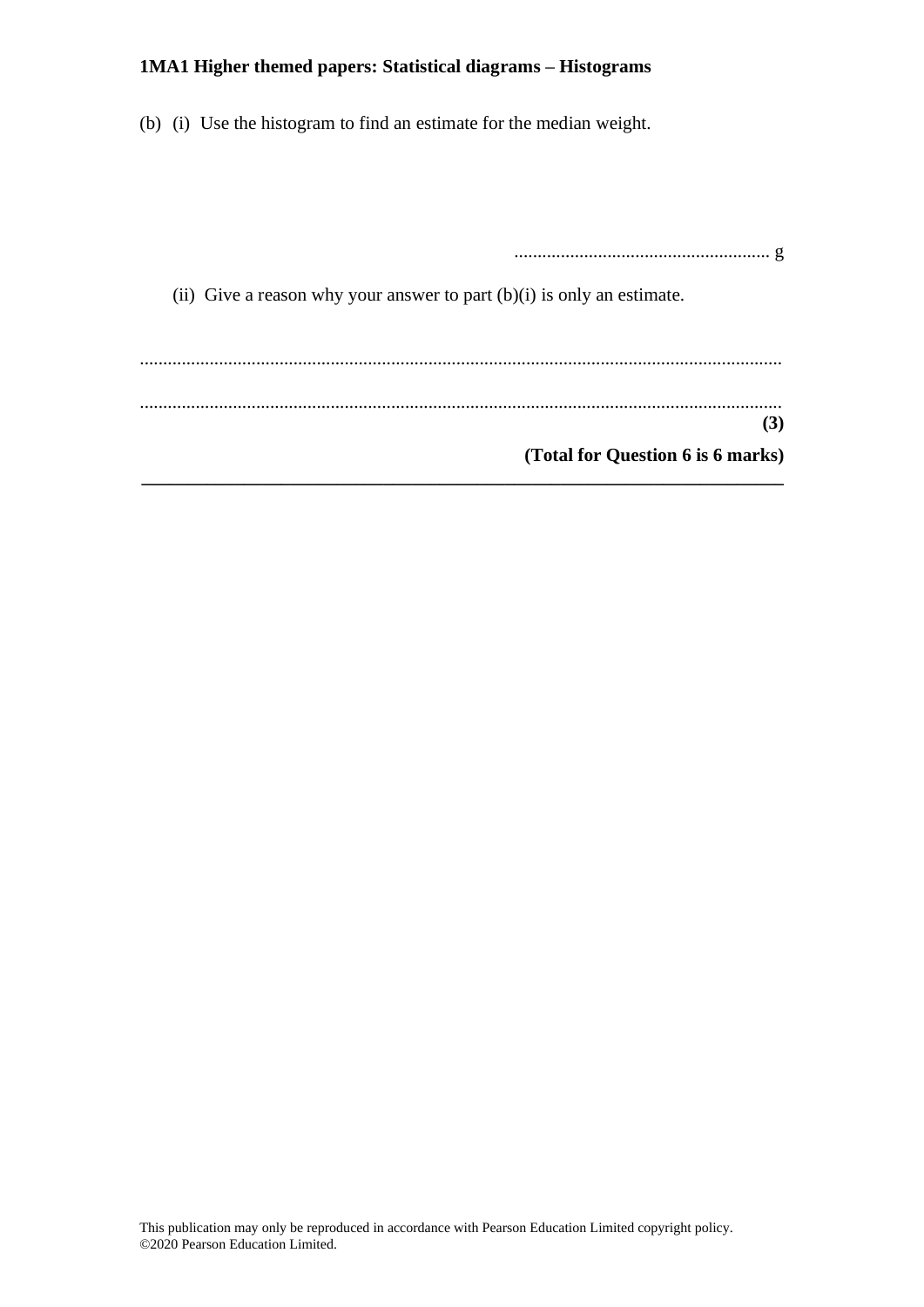| Time taken ( <i>t</i> minutes) | <b>Frequency</b> |
|--------------------------------|------------------|
| $0 < t \leqslant 25$           | 20               |
| $25 < t \leq 45$               | 35               |
| $45 < t \le 60$                | 45               |
| $60 < t \le 75$                | 87               |
| $75 < t \leqslant 85$          | 10               |
| $85 < t \le 95$                |                  |

**7** The table shows information about the times a group of students took to do a park run.

Draw a histogram for this information. Draw <sup>a</sup> histogram for this information.



**(Total for Question 7 is 3 marks) (Total for Question 15 is 3 marks)**

This publication may only be reproduced in accordance with Pearson Education Limited copyright policy. ©2020 Pearson Education Limited.